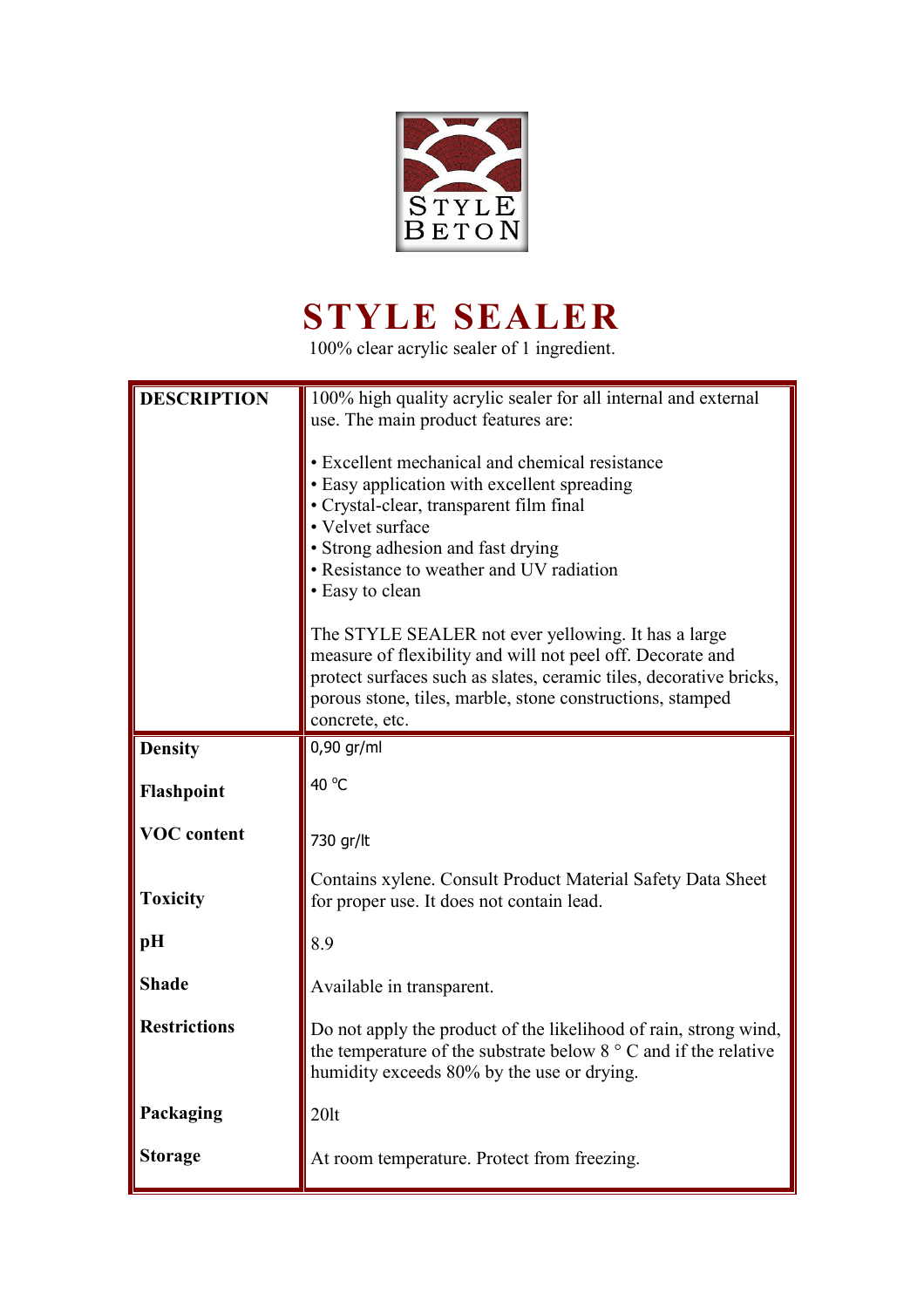| <b>SUBSTRATE</b><br><b>PREPARATION</b> |                                                                                                                                                                                                                                                                                                                                                                                                                                                                                                                                                                                       |
|----------------------------------------|---------------------------------------------------------------------------------------------------------------------------------------------------------------------------------------------------------------------------------------------------------------------------------------------------------------------------------------------------------------------------------------------------------------------------------------------------------------------------------------------------------------------------------------------------------------------------------------|
| <b>New surfaces</b>                    | All surfaces must be dry and clean, free from dust, oil, grease,<br>wax, rust, salt, mould, loose parts and generally anything that<br>prevents the adhesion of materials to be used.<br>The STYLE SEALER applied in 2 coats depending on the<br>desired sheen.                                                                                                                                                                                                                                                                                                                       |
| <b>Painted surfaces</b>                | All surfaces must be dry and clean, free from dust, oil, grease,<br>wax, rust, salt, mould, loose parts and generally anything that<br>prevents the adhesion of materials to be used. Old varnish have<br>lost grip completely removed.<br>Mould can be removed with liquid against mould under the<br>manufacturer's instructions.<br>Surface imperfections (holes, tears, etc.) repaired with an<br>appropriate grout.<br>Coatings stone water with a strong grip scrub gently until<br>done mate. Remove dust.<br>We apply 2 coats STYLE SEALER depending on the desired<br>sheen. |
| <b>APPLICATION</b>                     | Stir well before and during application. The STYLE SEALER                                                                                                                                                                                                                                                                                                                                                                                                                                                                                                                             |
|                                        | is ready for use. Proposed to use a brush with a uniform                                                                                                                                                                                                                                                                                                                                                                                                                                                                                                                              |
|                                        | thickness. Synthetic brush with soft, thin, long hair gives the                                                                                                                                                                                                                                                                                                                                                                                                                                                                                                                       |
|                                        | best results. In large surfaces apply with a short hair roller.                                                                                                                                                                                                                                                                                                                                                                                                                                                                                                                       |
|                                        | Proposed 2 layers for greater protection and stunning shine.                                                                                                                                                                                                                                                                                                                                                                                                                                                                                                                          |
| <b>CLEANING</b>                        | The tools are cleaned immediately after application with<br><b>STYLE SOLVENT</b>                                                                                                                                                                                                                                                                                                                                                                                                                                                                                                      |
| <b>HEALTH AND</b>                      | Read the label before use. Great attention when you scrub                                                                                                                                                                                                                                                                                                                                                                                                                                                                                                                             |
| <b>SAFETY</b>                          | surfaces painted with oil paints before the 60s because it may                                                                                                                                                                                                                                                                                                                                                                                                                                                                                                                        |
|                                        | contain lead. During the preparation of surfaces avoid the                                                                                                                                                                                                                                                                                                                                                                                                                                                                                                                            |
|                                        | inhalation of dust. Use a face mask. Product Safety Data Sheet                                                                                                                                                                                                                                                                                                                                                                                                                                                                                                                        |
|                                        | (MSDS) is freely available for the product. Store in a safe                                                                                                                                                                                                                                                                                                                                                                                                                                                                                                                           |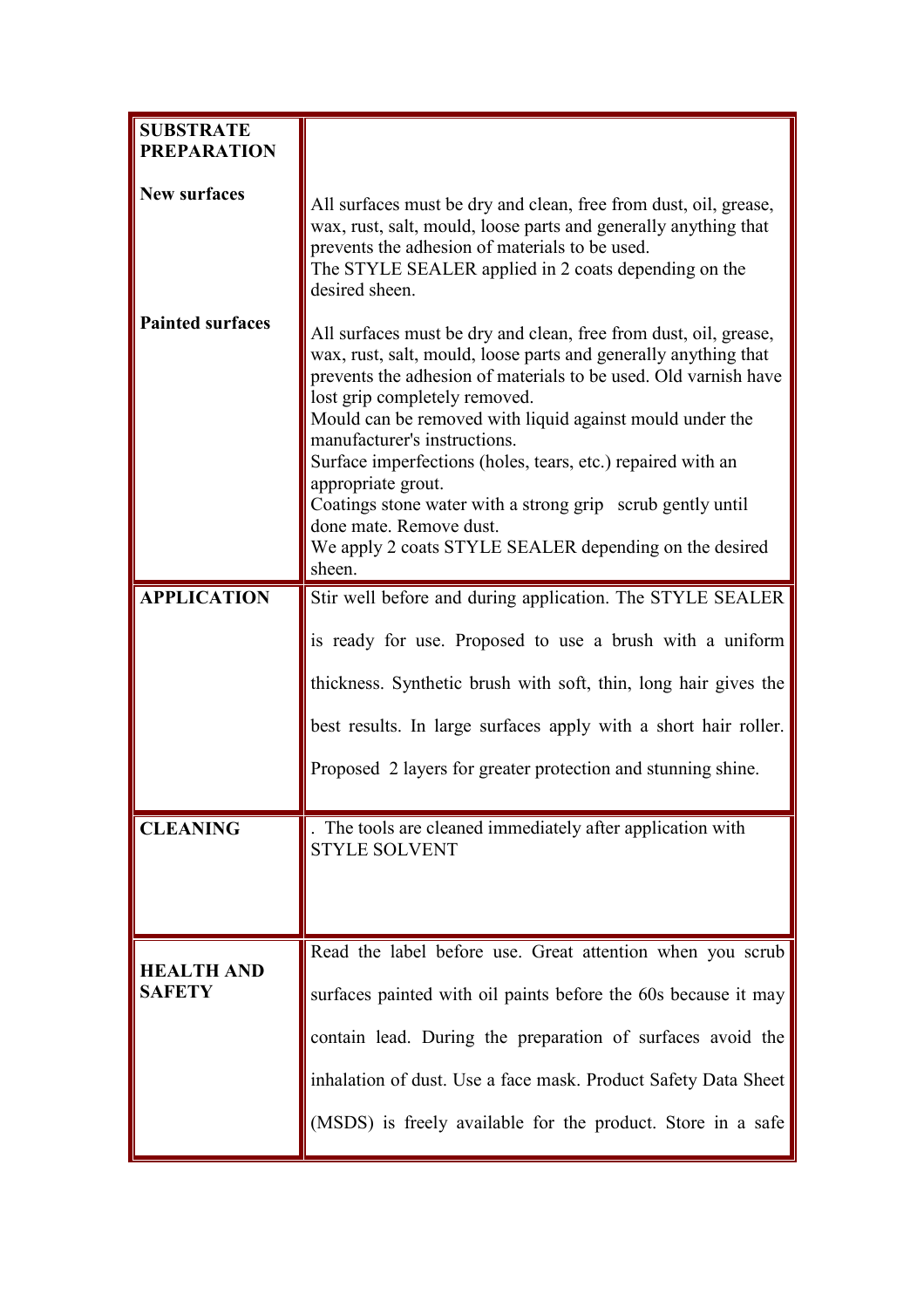|                    | place away from children and pets. The container should be                    |
|--------------------|-------------------------------------------------------------------------------|
|                    | tightly closed during storage. Do not empty into drains. Leave                |
|                    | left over to dry in the container.                                            |
|                    |                                                                               |
|                    |                                                                               |
| <b>GENERAL</b>     | The STYLE SEALER can be used on surfaces already painted                      |
| <b>INFORMATION</b> | with varnish stone solvent. The STYLE SEALER has very                         |
|                    | good resistance to abrasion, water, alcohol and common                        |
|                    | cleaners.                                                                     |
|                    | The STYLE SEALER dries to form transparent crystal film on                    |
|                    | the substrate.                                                                |
|                    |                                                                               |
|                    | After applying and 2 layers, allow 3-4 hours for light use at                 |
|                    | least 24 hours for normal use.                                                |
|                    | If the product remains in a closed container, protected from                  |
|                    | extreme temperatures, has a shelf life of more than 2 years.                  |
|                    | Maximum application temperature: 30 oC.                                       |
|                    |                                                                               |
|                    | The information in particular the recommendations relating to the             |
|                    | application and final use of products «STYLE BETON» given in good faith       |
|                    | based on current knowledge and experience of the products when properly       |
|                    | stored, handled and applied under normal conditions. In practice, the         |
|                    | differences in materials, substrates and actual site conditions are such that |
|                    | no guarantee can be given in respect of merchantability or fitness for a      |
|                    | particular purpose and no liability of any legal relationship can be          |
|                    | established against the company based here in labeling information, written   |